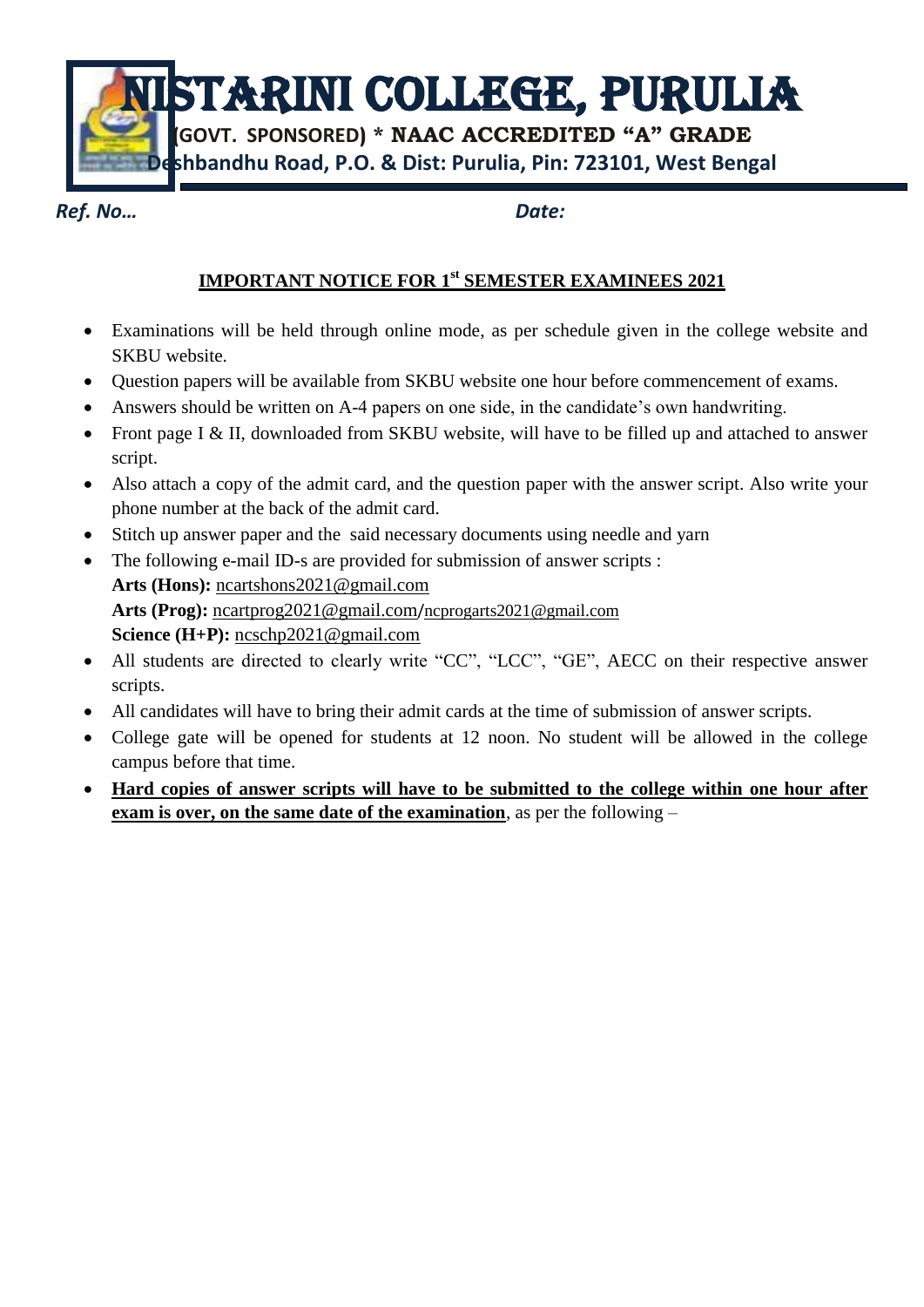NISTARINI COLLEGE, PURULIA

**(GOVT. SPONSORED) \* NAAC ACCREDITED "A" GRADE Deshbandhu Road, P.O. & Dist: Purulia, Pin: 723101, West Bengal**

| Ref. No     | Date:                                |                                         |
|-------------|--------------------------------------|-----------------------------------------|
| <b>Date</b> | <b>Answer Paper submission Venue</b> |                                         |
|             | All Hons. with Room no.              | Arts Prog. with Room no                 |
| 15.02.2022  | History -303                         | Bengali-Auditorium                      |
|             | English $-202$                       | English-102                             |
|             | Pol. Science -101                    | Sanskrit-GAB 201 (Music                 |
|             | Sanskrit-GAB 101 (Music              | Annex building)                         |
|             | Annex building)                      | Hindi -Department                       |
|             | Philosophy -302                      |                                         |
|             | Other subjects in                    |                                         |
|             | <b>Department</b>                    |                                         |
| 16.02.2022  | Do                                   | History - Auditorium                    |
|             |                                      | Philosophy-203                          |
|             |                                      | Education - GAB 203 (Music<br>building) |
|             |                                      | <b>Economics-Department</b>             |
| 17.02.2022  | Do (Hons. GE)                        | Pol Sc.-Auditorium                      |
|             |                                      | Physical Education, Geography,          |
|             |                                      | Music in Department.                    |
| 18.02.2022  |                                      | <b>LCC</b>                              |
| (ICC)       |                                      | Bengali-Auditorium                      |
|             |                                      | Hindi-Department                        |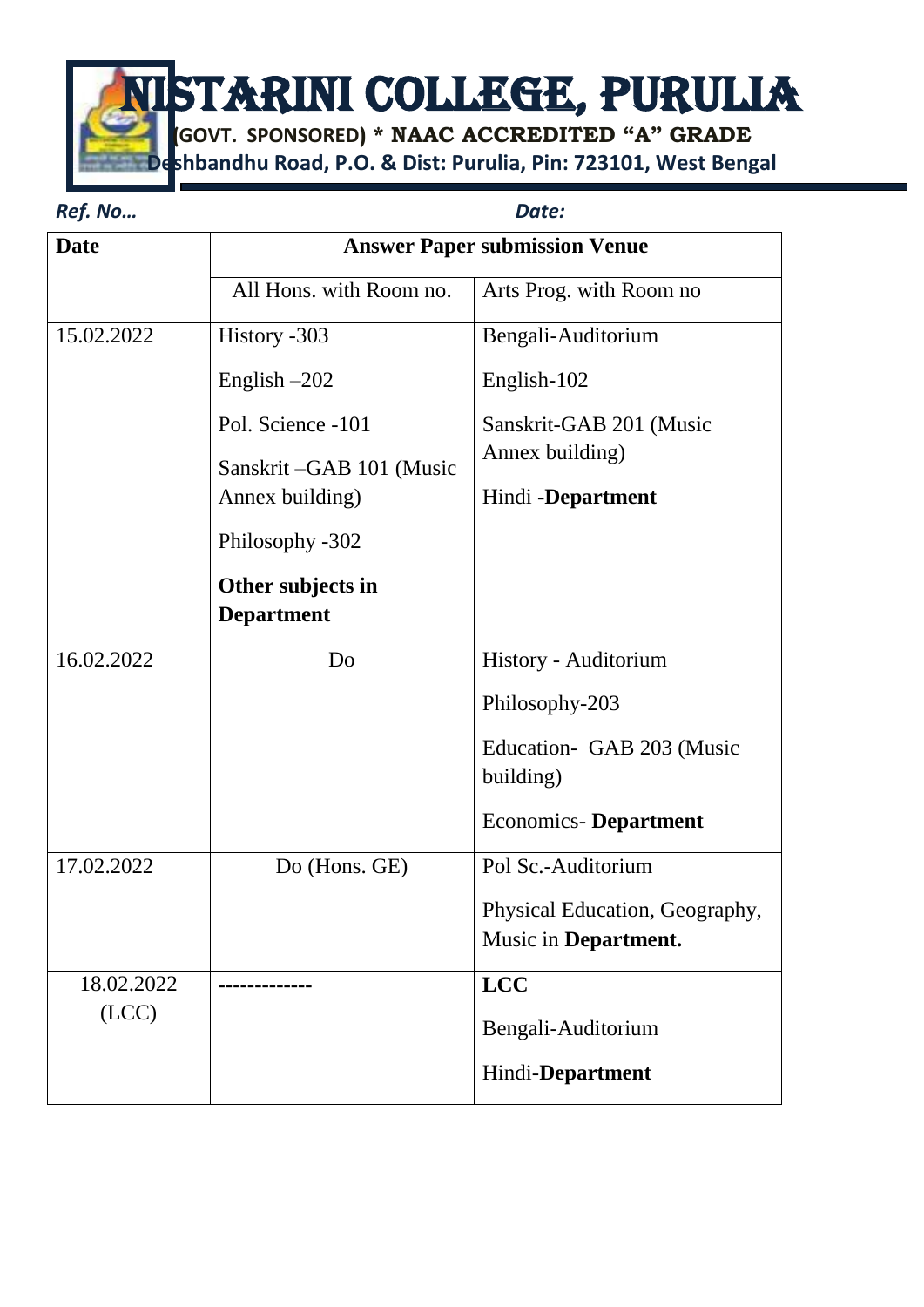

## *Ref. No… Date:*

| 19.02.2022                                                                                           |  | Bengali-Auditorium      |
|------------------------------------------------------------------------------------------------------|--|-------------------------|
|                                                                                                      |  | English $-102$          |
|                                                                                                      |  | Hindi-Department        |
|                                                                                                      |  | Env Sc.-Central Library |
|                                                                                                      |  |                         |
| Submit all Science (Hons. and Prog. Course) answer scripts in<br>$\bullet$<br>respective Departments |  |                         |

- Students are directed to follow the SKBU and college websites carefully for the exam schedule and notifications.
- Maintenance of COVID protocol is compulsory.